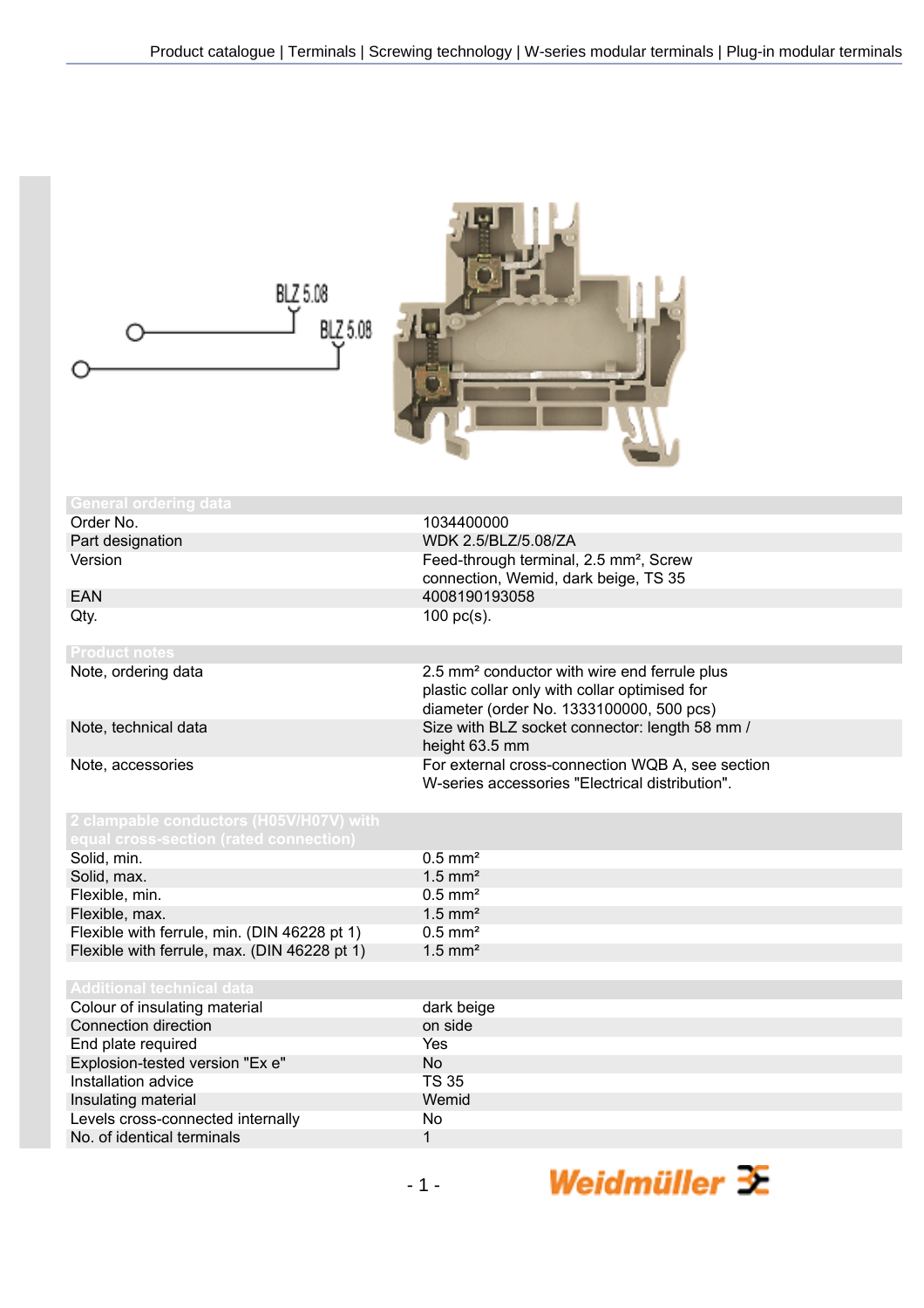| <b>Additional technical data</b>                            |                        |
|-------------------------------------------------------------|------------------------|
| No. of levels                                               | 2                      |
| No. of terminal strips per level                            | $\overline{2}$         |
| Open sides                                                  | right                  |
| Operating temperature range                                 | $-50 °C$ , + 120 °C    |
| Product family                                              | <b>W-Series</b>        |
| Type of connection                                          | Screwed                |
|                                                             |                        |
| Type of mounting                                            | Snap-on<br>$V-0$       |
| UL 94 flammability rating of insulation material<br>Version |                        |
|                                                             | Feed-through terminal  |
| <b>CSA rating data</b>                                      |                        |
| Voltage (CSA)                                               | 300 V                  |
| <b>CSA</b> current                                          | 24 A                   |
| Min. cross-section (CSA)                                    | <b>AWG 26</b>          |
| Max. cross-section (CSA)                                    | <b>AWG 10</b>          |
|                                                             |                        |
| <b>Conductors for clamping (additional</b><br>connection)   |                        |
| Stripping length (B1)                                       | 7 mm                   |
| <b>Clamping screw</b>                                       | M 2.5                  |
| <b>Blade size</b>                                           | $0.6 \times 3.5$ mm    |
| Tightening torque range                                     | $0.40.5$ Nm            |
| Solid, min.                                                 | $0.5$ mm <sup>2</sup>  |
| Solid, max.                                                 | $2.5$ mm <sup>2</sup>  |
| Stranded, min.                                              | $1.5$ mm <sup>2</sup>  |
| Stranded, max.                                              | $2.5$ mm <sup>2</sup>  |
| Flexible, min.                                              | $0.5$ mm <sup>2</sup>  |
| Flexible, max.                                              | $2.5$ mm <sup>2</sup>  |
| Flexible with ferrule, min. (DIN 46228 pt 1)                | $0.5$ mm <sup>2</sup>  |
|                                                             | $2.5$ mm <sup>2</sup>  |
| Flexible with ferrule, max. (DIN 46228 pt 1)                |                        |
| <b>Conductors for clamping (rated connection)</b>           |                        |
| Clamping range, min.                                        | $0.13$ mm <sup>2</sup> |
| Clamping range, max.                                        | $4 \, \text{mm}^2$     |
| Type of connection                                          | Screw connection       |
| 2nd type of connection                                      | plugged                |
| Connection direction                                        | on side                |
| No. of connections                                          | $\overline{2}$         |
| Stripping length                                            | 10 mm                  |
| Clamping screw                                              | M 2.5                  |
| <b>Blade size</b>                                           | $0.6 \times 3.5$ mm    |
| Tightening torque range                                     | $0.40.8$ Nm            |
| Torque level with DMS electric screwdriver                  | 1                      |
| Gauge to IEC 60947-1                                        | A <sub>3</sub>         |
| Solid, min.                                                 | $0.5$ mm <sup>2</sup>  |
| Solid, max.                                                 | $4 \, \text{mm}^2$     |
| Stranded, min.                                              | $1.5$ mm <sup>2</sup>  |
|                                                             | $2.5$ mm <sup>2</sup>  |
| Stranded, max.                                              | $0.5$ mm <sup>2</sup>  |
| Flexible, min.                                              |                        |
| Flexible, max.                                              | $4 \, \text{mm}^2$     |
| Flexible with ferrule, min. (DIN 46228/1)                   | $0.5$ mm <sup>2</sup>  |

Weidmüller 3E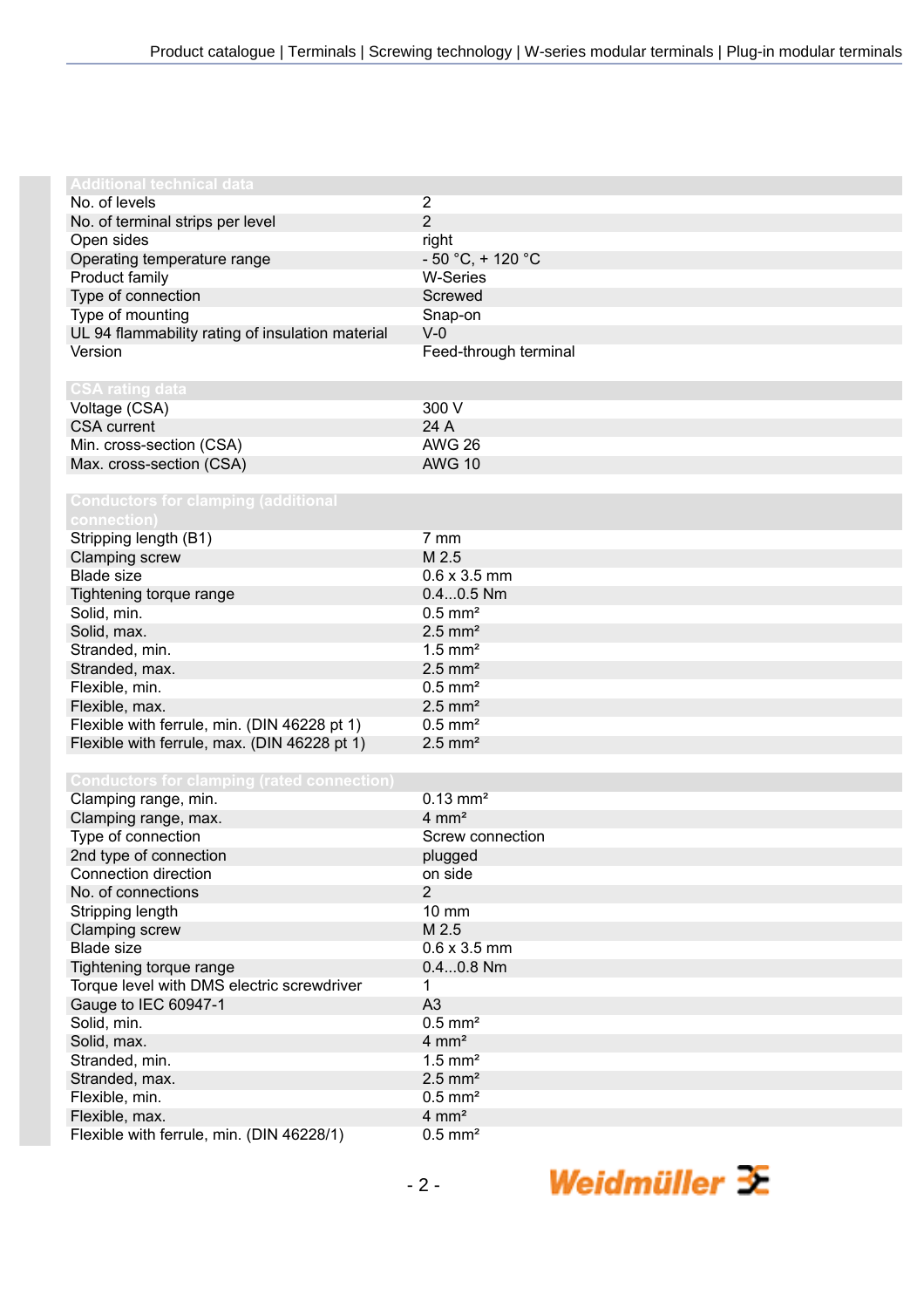| <b>Conductors for clamping (rated connection)</b> |                           |
|---------------------------------------------------|---------------------------|
| Flexible with ferrule, max. (DIN 46228/1)         | $2.5$ mm <sup>2</sup>     |
| Flexible, min., ferrule with plastic collar (DIN  | $0.5$ mm <sup>2</sup>     |
| 46228 pt 4)                                       |                           |
| Flexible, max., ferrule with plastic collar (DIN  | $2.5$ mm <sup>2</sup>     |
|                                                   |                           |
| 46228 pt 4)<br>AWG conductor size, min.           | <b>AWG 20</b>             |
|                                                   | <b>AWG 12</b>             |
| AWG conductor size, max.                          |                           |
| AWG conductor size, min.                          | $0.52$ mm <sup>2</sup>    |
| AWG conductor size, max.                          | $3.31$ mm <sup>2</sup>    |
|                                                   |                           |
| <b>Dimensions</b>                                 |                           |
| Width                                             | 5.08 mm                   |
| Height of lowest version                          | 53 mm                     |
| Length                                            | 58 mm                     |
| TS 35 offset                                      | 29.5 mm                   |
|                                                   |                           |
| <b>Disconnect terminals</b>                       |                           |
| Torque level with DMS electric screwdriver        | 1                         |
|                                                   |                           |
| <b>Rating data</b>                                |                           |
| Rated cross-section                               | $2.5$ mm <sup>2</sup>     |
| Rated voltage                                     | 250 V                     |
| Rated impulse voltage                             | 4 kV                      |
| Rated current                                     | 16.5 A                    |
| <b>Standards</b>                                  | IEC 60947-7-1 / IEC 61984 |
| Current with max. conductor                       | 18 A                      |
| Pollution severity                                | 3                         |
|                                                   |                           |
| <b>UL</b> rating data                             |                           |
| Voltage (UL)                                      | 300 V                     |
| Current (UL)                                      | 10A                       |
| Min. cross-section (UL)                           | <b>AWG 22</b>             |
| Max. cross-section (UL)                           | <b>AWG 12</b>             |
|                                                   |                           |
| <b>Approvals</b>                                  |                           |
| Approvals institutes                              | Â                         |



| ⊵ | ┍<br>⋷ | н. |  |  |
|---|--------|----|--|--|

STEP 1034400000\_21472\_WDK\_2.5-BLZ-5.08- ZA\_STP.stp

| U BISS MOBILIONS |             |
|------------------|-------------|
| eClass 4.1       | 27-14-11-20 |
| eClass 5.0       | 27-14-11-20 |
| eClass 5.1       | 27-14-11-20 |
|                  |             |